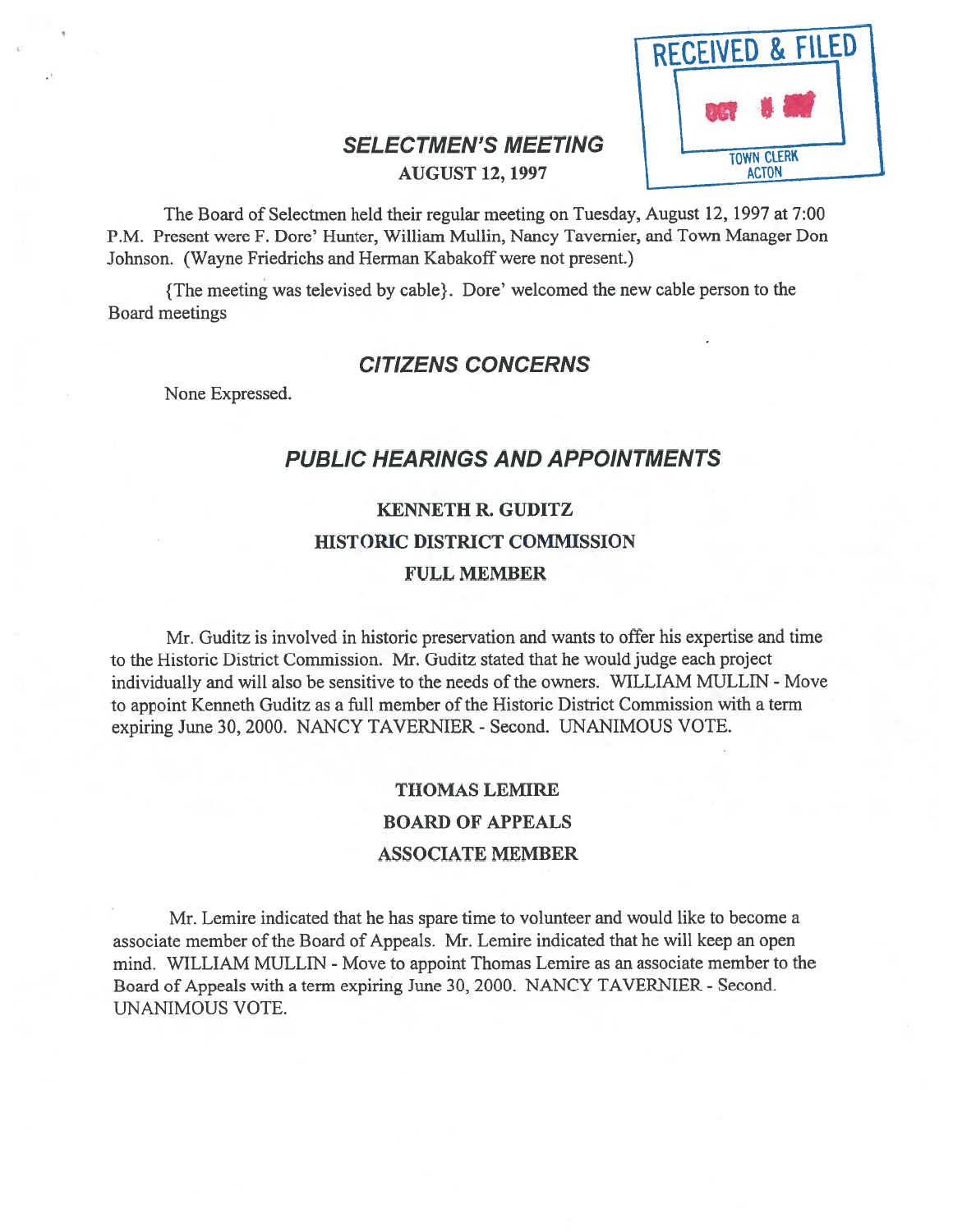### SELECTMEN'S BUSINESS

### SUMMER AND WILLOW STREET INTERSECTION

The Board discussed the intersection of Summer and Willow and stated that since the four way stop has been implemented their has been no accidents at this intersection. Bill Mullin indicated that he had voted for <sup>a</sup> different alternative to the four way stop, however, he stated that the four way stop has worked wonderfully. The Board directed staff to sign off.

#### **NESWC**

Materials and comments were presented to the Board regarding <sup>a</sup> proposed new contract. Don summarized the changes to the Board. Mr. Rothstein was present to answer any of the Boards questions regarding the proposed new deal and to summarize the differences between the last deal and the proposed deal. first of all Mr. Rothstein apologized for the volumes of paper which have been given to the Board. Mr. Rothstein volunteered to run the numbers and has stated that all towns will save money. Mr.Rothstein indicated that the existing contract needs improvement and the towns have seen their share of risk, however, he stated that the new contract eliminates risk. Mr. Rothstein stated that he will spend as much time as needed with staff and asked the Board what provision they would like changed. The Board answered the "GAT". Mr. Rothstein stated that they would not be able to reduce the GAT and if Acton opts to stay in the existing deal there might be potential unforeseen circumstances. The new contract proposes to allow Acton to broker our trash, shifts our responsibility to Wheelabrator if there is a change in law, eliminates existing arbitration that was pu<sup>t</sup> on hold by Wheelabrator regarding the trash burning too hot, and potential savings in operational and capital costs.

The Board asked Mr. Rothstein where the Town of North Andover fits in. The Town of North Andover stands to gain financial benefits and environmental benefits being the host community. Nancy Tavernier asked where Wheelabrator's customer relations are and stated that if all benefits are important then why can't Wheelabrator let us off the hook since we have an existing contract. Why do we have to become the role of the spoiler if we choose not to sign up. for the new deal. The Board feels that we are being forced into <sup>a</sup> new contract. The Board stated that they are not motivated to go with the new deal unless our GAT is reduced. The Board also stated that our responsibility is to the citizens of Acton.

The Board stated that they could not recommend this contract, as is to the citizens of Acton, could not pu<sup>t</sup> it on the warrant for the Special Town Meeting.

#### TOWN MEETINGS

The Board stated that the League of Women Voters is currently doing <sup>a</sup> study of Town Meeting to recommend changes that could be made to have <sup>a</sup> more efficient Town Meeting. The League has been fairly consistent with their concerns. Bill Mullin stated that he does not want to discourage the citizen from asking questions and suggested that <sup>a</sup> staff member be located on the floor of Town Meeting to field these questions. The Board stated that when <sup>a</sup> question is asked

 $\sim$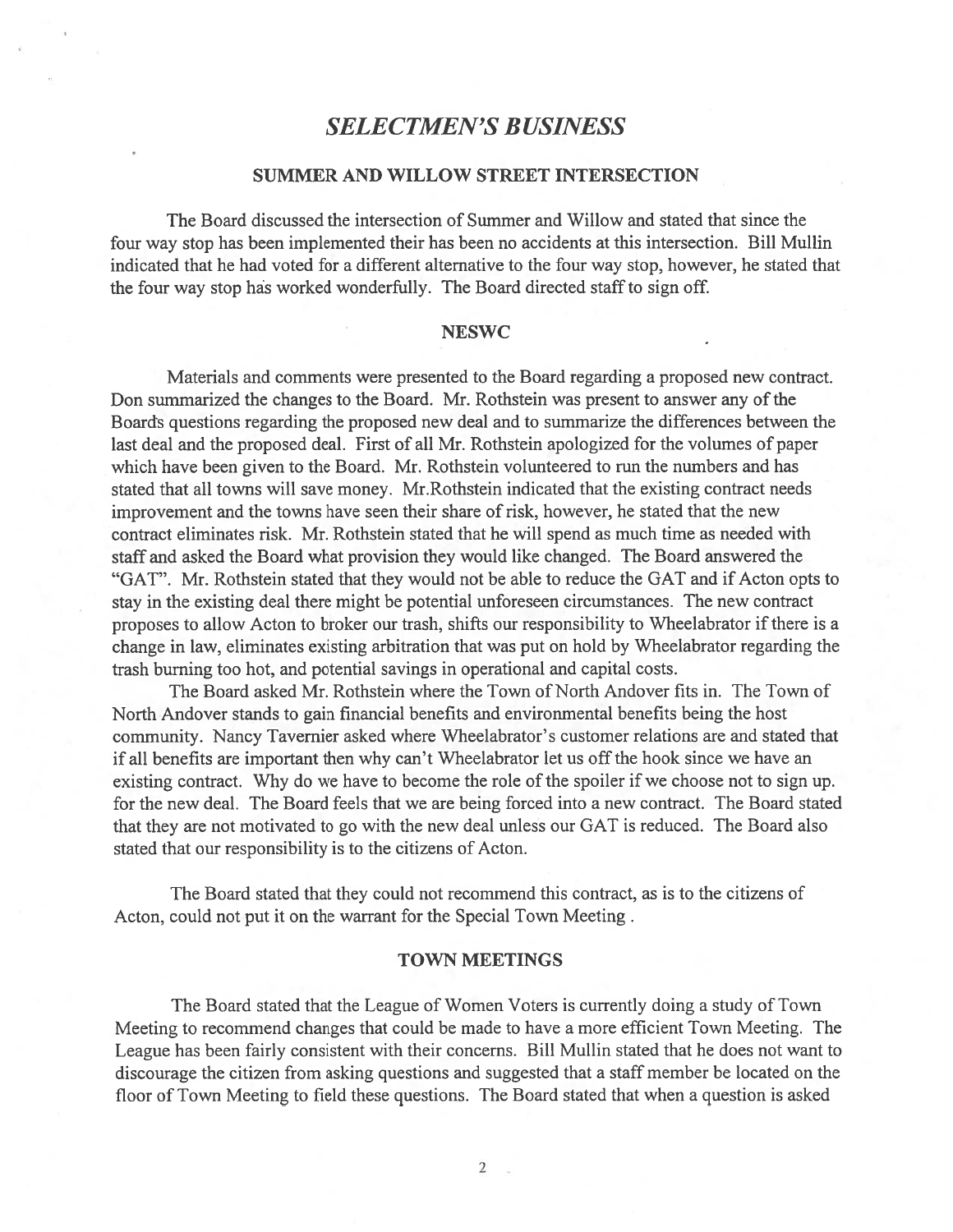at the microphone, anyone having that same question now has it answered. It was suggested that meetings be set up prior to Town Meeting in order to answer questions. It was also suggested that Town Meetings begin at 7:00 PM instead of 7:30 PM and that <sup>a</sup> game <sup>p</sup>lan be draw up ahead of time as to the stop time of each meeting. The Board suggested that <sup>a</sup> group consisting of the Town Moderator, Fincom, School, BOS, and the Town Clerk meet in order to discuss different strategies. Dore' Hunter would like his comments sent to the League of Women Voters.

#### TRANSPORTATION ADVISORY COMMITTEE

Nancy Tavemier presented the Board with the third draft of the charges of the Transportation Advisory Committee. The Board directed staffto send the final draft to the Volunteer Coordinating Committee so that they may began to recommend appointments to the Board of Selectmen. NANCY TAVERNIER - Move to adopt Transportation Advisory Committee Charge as amended, WILLIAM MULLEN - Second. UNANIMOUS VOTE. The Board thanked Nancy Tavernier for her efforts.

#### MORRISON PROPERTY

Don stated that he was hoping to have signatures on <sup>a</sup> Purchase and Sale tonight, however, <sup>a</sup> problem came up around 5:30 PM this evening. An additional set of inspections of the property is needed. Don has asked to hold the purchase and sale until Friday at 5:00 PM with the hopes that we can close and ask for Town Meeting approval. WILLIAM MULLIN - Moved to call <sup>a</sup> Special Town Meeting for October 14, 1997 at 7:00 PM subject to <sup>a</sup> signed Purchase and Sale by 5:00 PM, Friday, August 12, 1997 between the Town of Acton and the estate of the Morrison property, located on Concord Road. NANCY TAVERNIER - Second. UNANIMOUS VOTE.

#### WARRANT

WILLIAM MULLIN - Move to close the warrant at the end of the Board of Selectmen's meeting on September 9, 1997. NANCY TAVERNIER - Second. UNANIMOUS VOTE.

### SCHOOL BUILDING COMMITTEE

The Board discussed the School's space problems. Space problems have increased class size and caused the School to look at their options. Sections have been proposed to added to the McCarthy Towne, however, the preferable method will be to tear down the McCarthy Towne and build in between that school and the Merriam. The approximate cost will be 13 million with an additional four (4) classrooms added. The Committee is looking at setting up public meetings for additional suggestions.

#### FREE CASH

Free cash has not been certified, however, an estimated figure is approximately 1.9 Million range.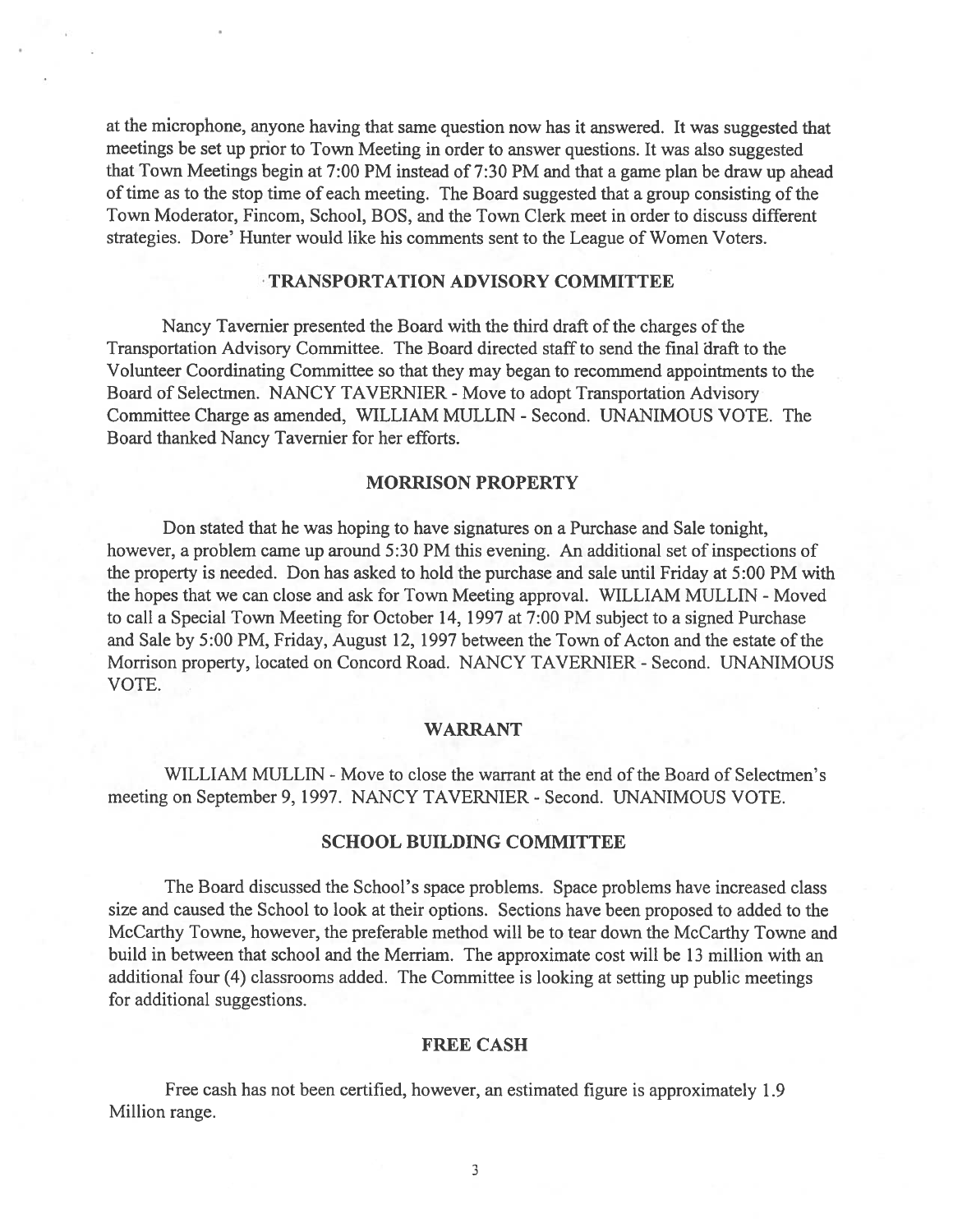## CONSENTA GENDA

WILLIAM MULLIN - Move to accept the consent calendar with the addition of the Jones Field playground equipment acceptance. NANCY TAVERNIER - Second. UNANIMOUS VOTE.

### TOWN MANAGERS REPORT

#### BOSTON EDISON DATA BASE LICENSE AGREEMENT

WILLIAM MULLIN - Move to enter into agreement with Boston Edison Data Base License. NANCY TAVERNIER - Second. UNANIMOUS VOTE.

#### ALG

An ALG meeting is scheduled for August 20, 1997 at 7:30 PM at the Junior High.

DORE' HUNTER - Move to go into executive session for the purpose of discussing purchase of real property. Roll Call taken, All Ayes.

Valal

Thery Ball

Date

Sheryl Ball<sup>0</sup> Recording Secretary 8\_12\_97.DOC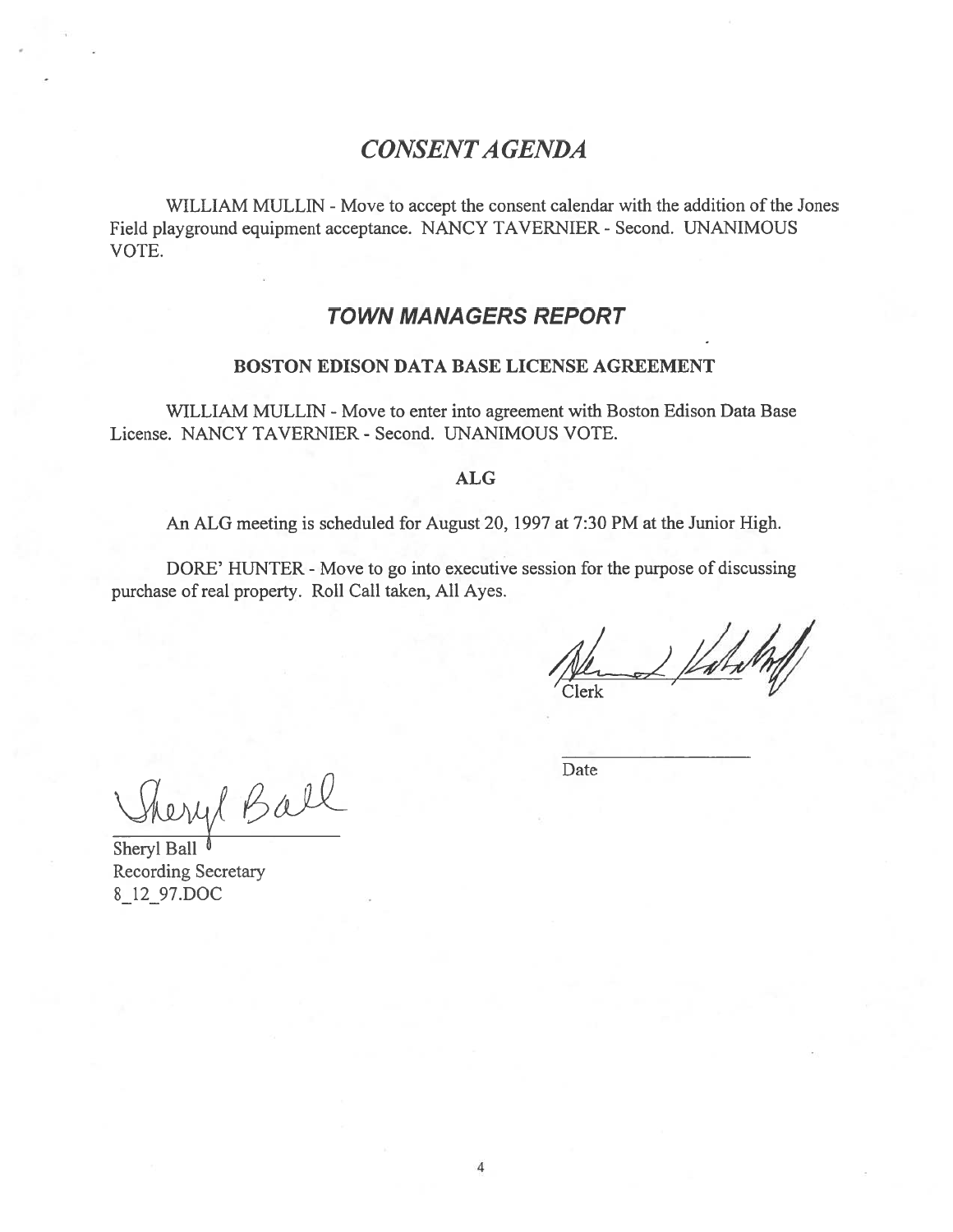August 8,, 1997

TO Board of Selectmen

FROM: F. Dore' Hunter, Chairman

SUBJECT: Selectmen's Report

### AGENDA Room 204 August 12, 1997 7:30 P.M.

### I. CITIZEN'S CONCERNS

### II. PUBLIC HEARINGS & APPOINTMENTS

- 1. 7:40 KENNETH R. GUDITZ -COMMITTEE INTERVIEW Enclosed please find Mr. Guditz's Citizen's Resource Sheet and VCC's Recommendation for his appointment to the Historic District Commission for <sup>a</sup> term to expire 6/30/2000 for Board action.
- 2. 7:45 THOMAS LEMIRE COMMITTEE INTERVIEW Enclosed please find Mr. Lemire's Citizen Resource Sheet and VCC's Recommendation for his appointment to the Board of Appeals as an Associate Member for <sup>a</sup> term to expire 6/30/2000

### III. SELECTMEN'S BUSINESS

3. TRANSPORTATION ADVISORY COMMITTEE - Enclosed please find <sup>a</sup> draft Charge prepared for Board review and action.

4. NESWC - Enclosed please find staff comments with back-up materials for Board consideration regarding <sup>a</sup> proposed new contract.

5. TOWN MEETINGS - Enclosed please find <sup>a</sup> memo for Board discussion regarding Town Meetings.

6. SUMMERIWILLOW STREETS - Enclosed please find staff reports and recommendation for Board consideration.

7. MORRISON PROPERTY - Enclosed find staff recommendation and documents in the subject regard.

### IV. CONSENT AGENDA

8. COMMITTEE RECOMMENDATIONS - Enclosed please find <sup>a</sup> memo from Staff regarding the elevation of Associate Members to the Planning Board and Conservation Commission for Board action.

9. COMMITTEE APPOINTMENT -Enclosed please find <sup>a</sup> reques<sup>t</sup> and recommendation for Georgiana B. Gagnon for an Associate Member to the Historical Commission with <sup>a</sup> term to expire 6/30/98